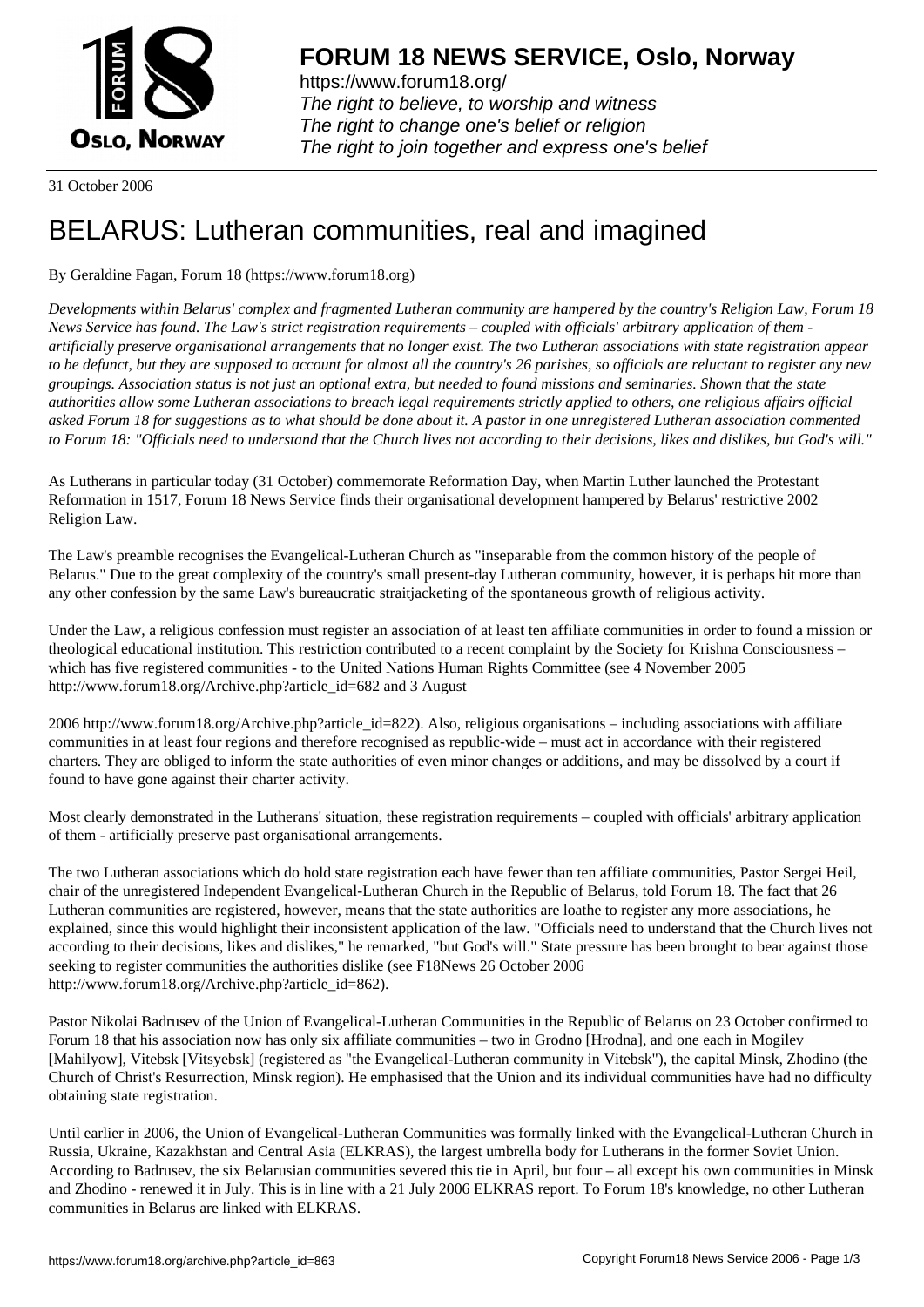According to Pastor Heil's calculation, the second registered association - the Evangelical-Lutheran Church in the Republic of Belarus - now has a maximum of only four registered affiliate communities. He suggested that those in Narovlya (Gomel [Homyel'] region), Orsha (the Community of St Matthew, Vitebsk region) and Novka (Vitebsk region) either have a handful of members and/or exist only on paper. The Narovlya church – on the edge of the Chernobyl nuclear disaster exclusion zone – is, he stated, omitted from a December 2005 presidential decree exempting religious organisations from land and property tax (see F18News 15 December 2005 http://www.forum18.org/Archive.php?article\_id=705). "Even the state Religious Affairs Committee understands that there isn't anything in Narovlya and never was." In addition, writes Heil, the Community of St John in Grodno is reputed recently to have transferred to the Union of Evangelical-Lutheran Communities. This concurs with Pastor Badrusev's statistics for that association, as compared with an exhibition viewed by Forum 18 at ELKRAS' St Petersburg headquarters in May 2005, which identified only one affiliate community in Grodno.

Pastor Vitali Sozinov of the Evangelical-Lutheran Church in the Republic of Belarus told Forum 18, in 2004, that his association has 11 affiliate communities (see F18News 17 November 2004 http://www.forum18.org/Archive.php?article\_id=454). Forum 18 has since been unable to contact either him or the Church's acting bishop, Kastus Mardvincau, however. Several Lutheran sources have told Forum 18 that both have left Belarus.

In 2000, according to Pastor Heil, the State Committee for Religious and Ethnic Affairs facilitated the initial registration of the Evangelical-Lutheran Church in the Republic of Belarus – then with nine affiliate communities, "as the first, reborn Lutheran association in Belarus." Then with four affiliate communities, he continued, the Union was registered prior to the adoption of the Religion Law in 2002. "In time both turned out to be unviable, with only documents attesting to their republic-wide status," Heil maintained. He added, however, that if officials were now to grant the registration requests of his "de facto republic-wide association," the state would "in practice be declaring the activity of the first two [associations] to have not brought about the consolidation of communities and the revival of Lutheranism, as was planned."

According to its website, the Independent Evangelical-Lutheran Church in the Republic of Belarus was refused registration as a republic-wide association on 14 September 2006. Since October 2004, the Church's synod has held four founding sessions in Bobruisk (Mogilev region) in its efforts to comply with registration procedure, attended by representatives of all ten affiliate communities and observed on at least two occasions by officials from the local district Ideological Department. According to Pastor Heil, the Church's ten registered communities are located in Lida (Grodno region), Bobruisk [Babruysk], Glusk and Klichev [Krychaw] (Mogilev region), Gomel, Khoiniki [Khoyniki] and Dubrovitsa (Gomel region) and Vitebsk (the Community of Martin Luther), Orsha (the church of Christ's Resurrection) and Polotsk [Polatsk] (Vitebsk region). None of the communities, affiliated to the Independent Evangelical-Lutheran Church in the Republic of Belarus, are claimed by representatives of other Lutheran formations whom Forum 18 has been able to contact.

The Church's website also emphasises that information pertaining to the Church as an association "will take effect from the moment of its registration." In a 26 October message to Forum 18, Pastor Heil is optimistic that the Church will be registered as a republic-wide association following a further synod meeting on 11 November.

Asked why the Independent Evangelical-Lutheran Church in the Republic of Belarus was refused registration in September, Aleksandr Kalinov, of the staff of the Plenipotentiary for Religious and Ethnic Affairs (reformed by a 15 July 2006 Council of Ministers decree from the State Committee for Religious and Ethnic Affairs), said that it had not been refused, but that its application had contained "technical problems – minor errors - they are submitting new documents." There was a long silence when Forum 18 enquired why the Union of Evangelical-Lutheran Communities and the Evangelical-Lutheran Church in the Republic of Belarus held the legal status of republic-wide associations with a maximum of four and six communities respectively, whereas the 2002 Religion Law stipulates a minimum of ten. Kalinov then pointed out to Forum 18 that this requirement applied only since the adoption of that Law: "They were registered before the new Law came into effect and then they were re-registered." When Forum 18 noted that the 2002 Religion Law states that religious organisations' previously registered statutes are valid only in so far as they comply with its provisions, Kalinov replied: "Do you have any suggestions for measures to be taken? They have been re-registered and have legal status, so they may function."

This is not the first instance in which religious affairs officials selectively consider the 2002 Religion Law to have or not to have retroactive force. For example, Christ's Covenant Reformed Baptist Church, the Belarusian Evangelical Church and the Belarusian Evangelical Reformed Church have all been refused re-registration and dissolved by Minsk courts because their previously legitimate worship premises do not comply with its provisions (see 30 September 2005 http://www.forum18.org/Archive.php?article\_id=664).

Another apparently defunct Lutheran grouping, bureaucratically preserved, is that of three registered communities in Vitebsk listed in the December 2005 presidential decree. The communities of the Holy Trinity, St Mary and St Luke, according to Pastor Heil, are legally headed by Leonid Zwicki, who was bishop of the Evangelical-Lutheran Church in Belarus following its foundation in 2000 until his dismissal in 2002 by then ELKRAS head Archbishop Georg Kretschmar. According to Heil, they in fact constitute "a single community artificially split into three." Leonid Zwicki refused Forum 18's request for an interview in Vitebsk in 2003.